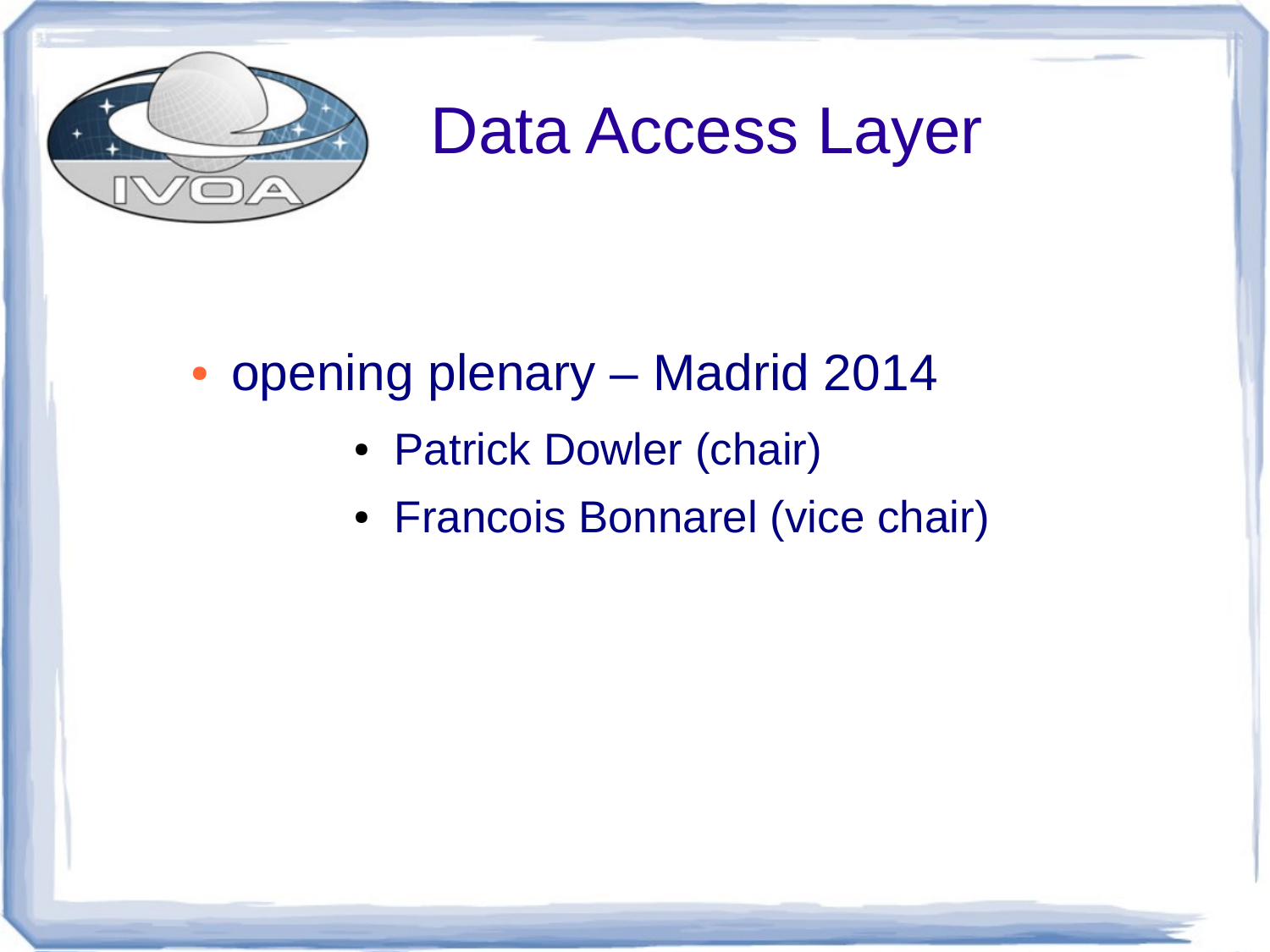- agreed to standardise 3 capabilities:
	- query
	- metadata (was get-gory-details)
	- accessData
- together these make up **SIAv2**
- each capability will be reusable outside of SIA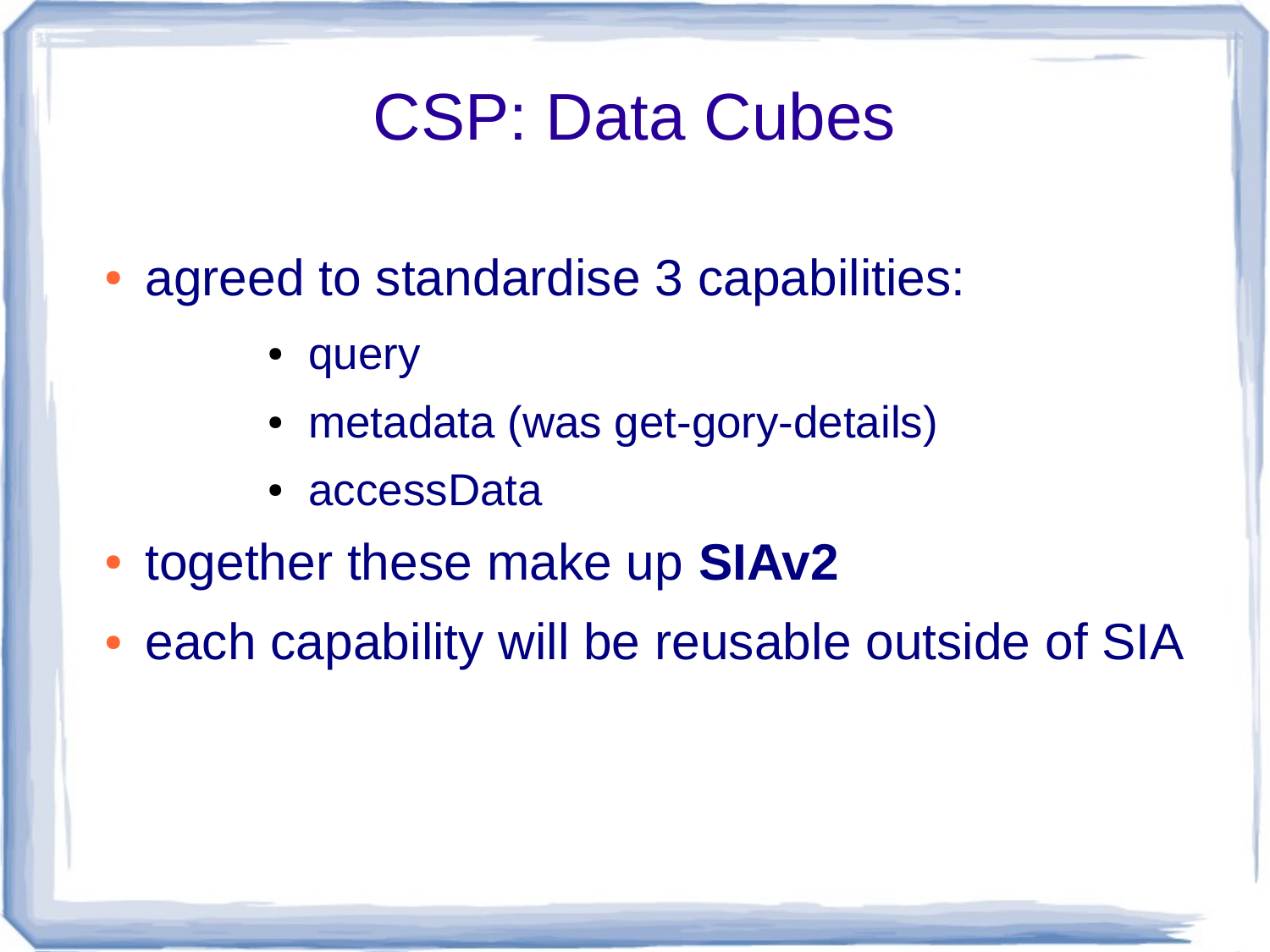- query capability
	- parameter-based querying (no separate PQL)
	- will return ObsCore metadata
	- will return additional fields from ImageDM as necessary
- use:
- satisfy  $\sim$ 90% of data discovery use cases
- more implementation options than TAP+ObsCore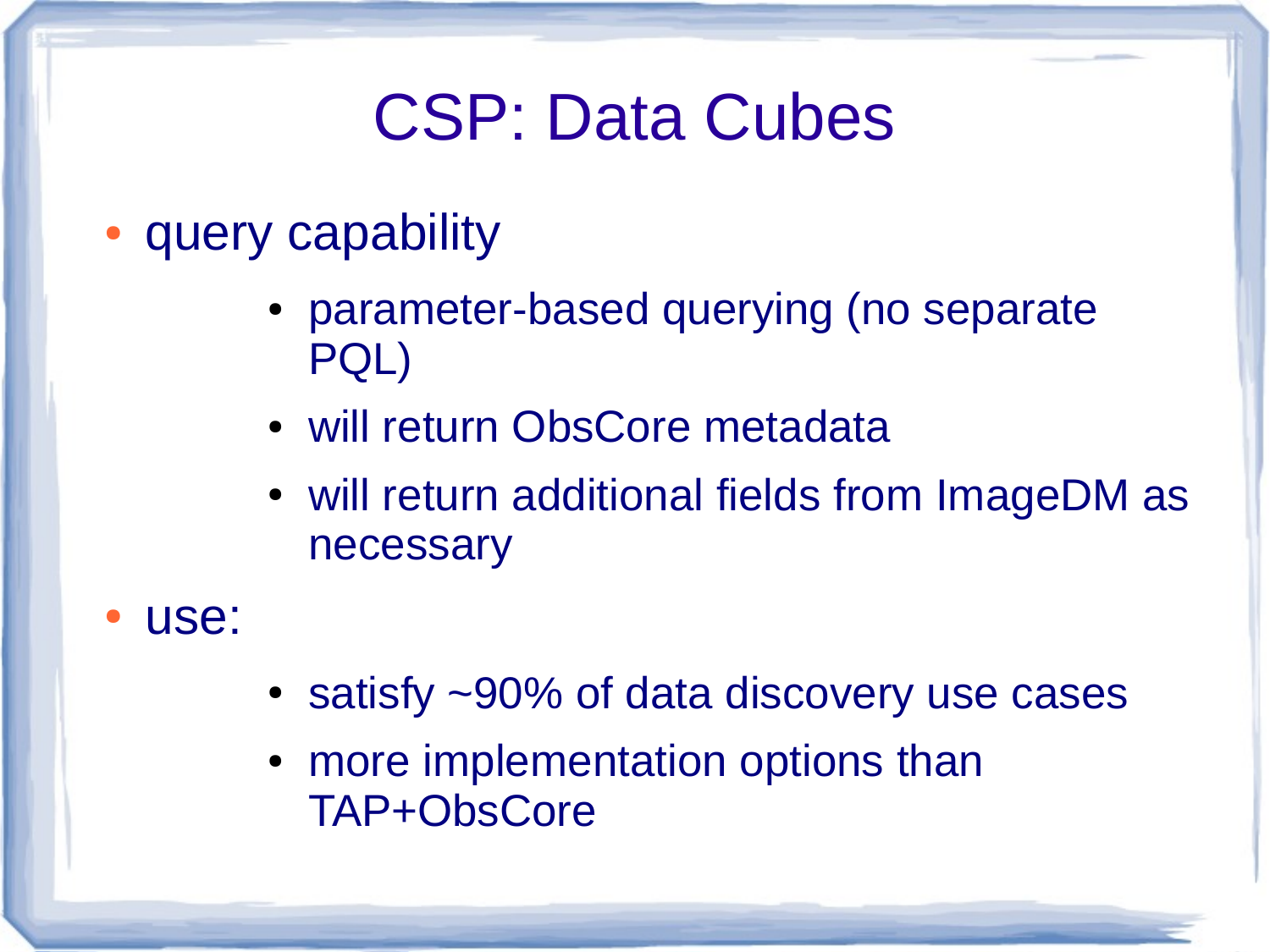- metadata capability
	- single parameter identifying the data (publisherDID)
	- returns complete ImageDM metadata for a dataset
- use:
- needed to plan/execute more advanced accessData operations
- one of the links in DataLink response
- directly in query response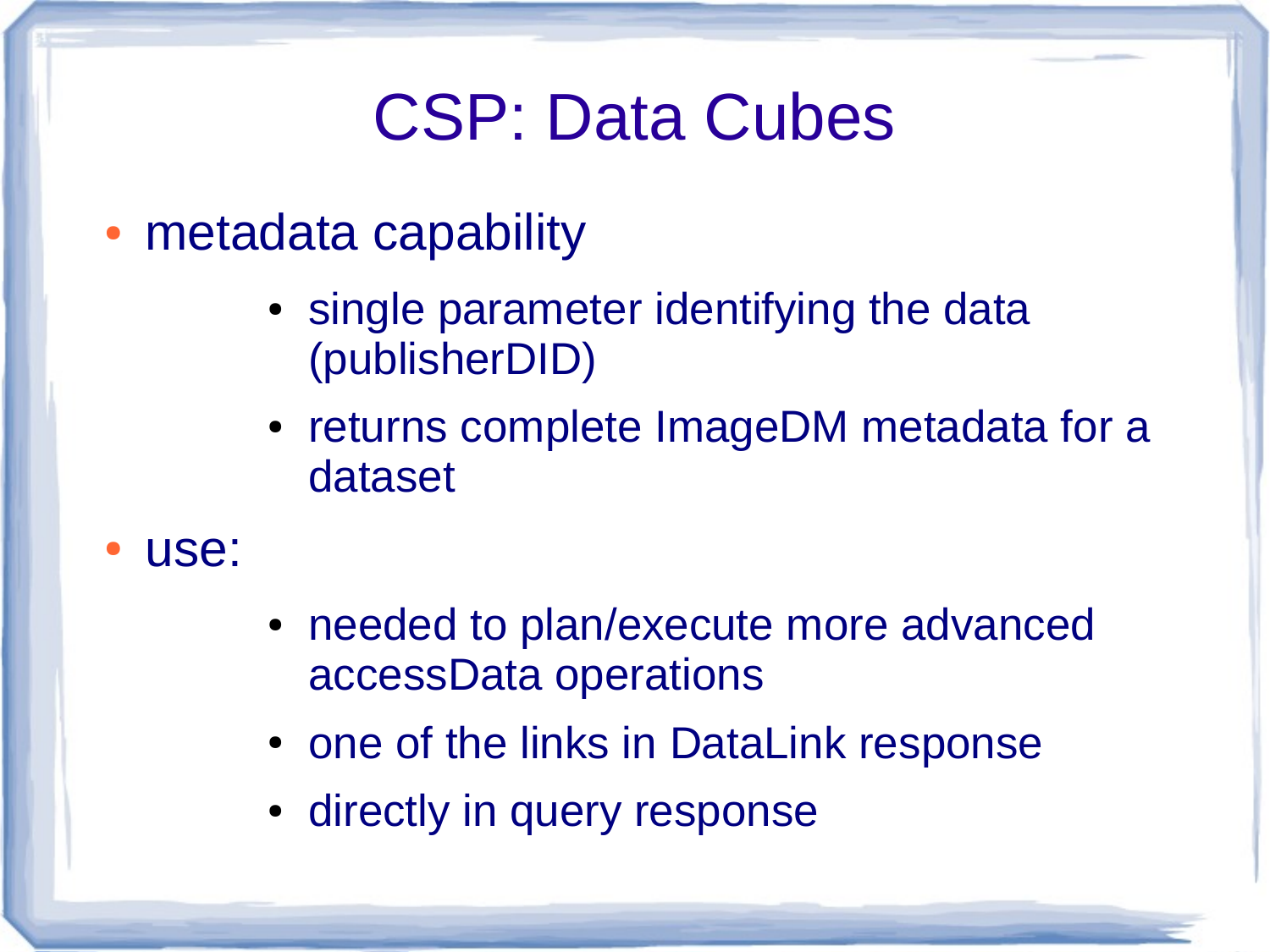- accessData capability
	- access to a single file or dataset (TBD)
	- single resource accepts and processes a bundle of access operations
		- filtering, transform, pixel operations, functions
	- one of the links in DataLink
	- a virtual data link in query response
- start with filtering (subsection) and add more features in subsequent versions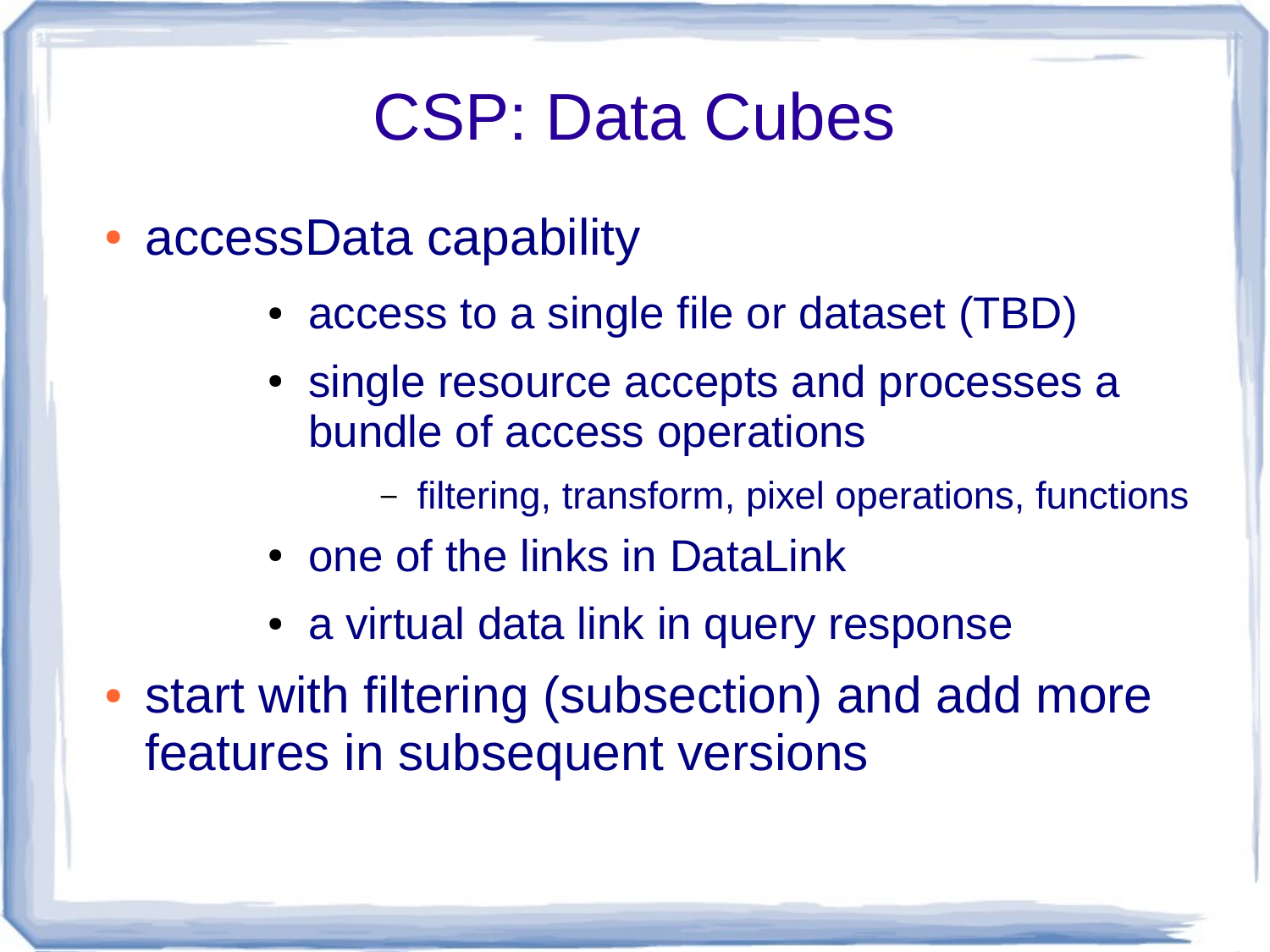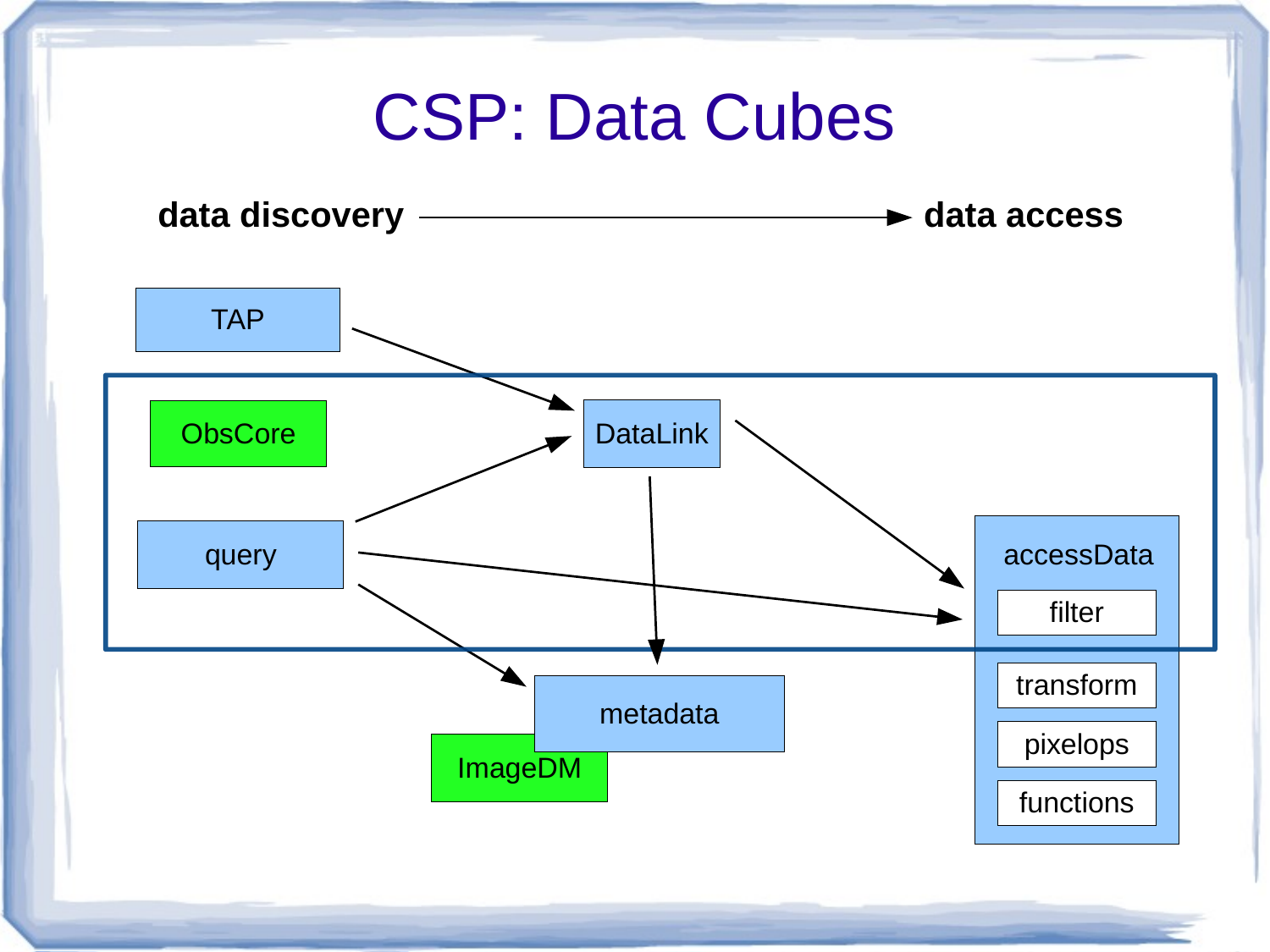#### Documents in Progress

- WD-DataLink-1.0-20140505 (Wed 17:00)
	- list of links in VOTable
	- separate RDF vocabulary to describe links
	- general purpose service descriptor resource for VOTable
- DAL-WG review: started with previous WD on 2014-02-28
- REC in early 2014: missed due to work in fully defining and prototyping service descriptors
- RFC-ready now, but could be tweaked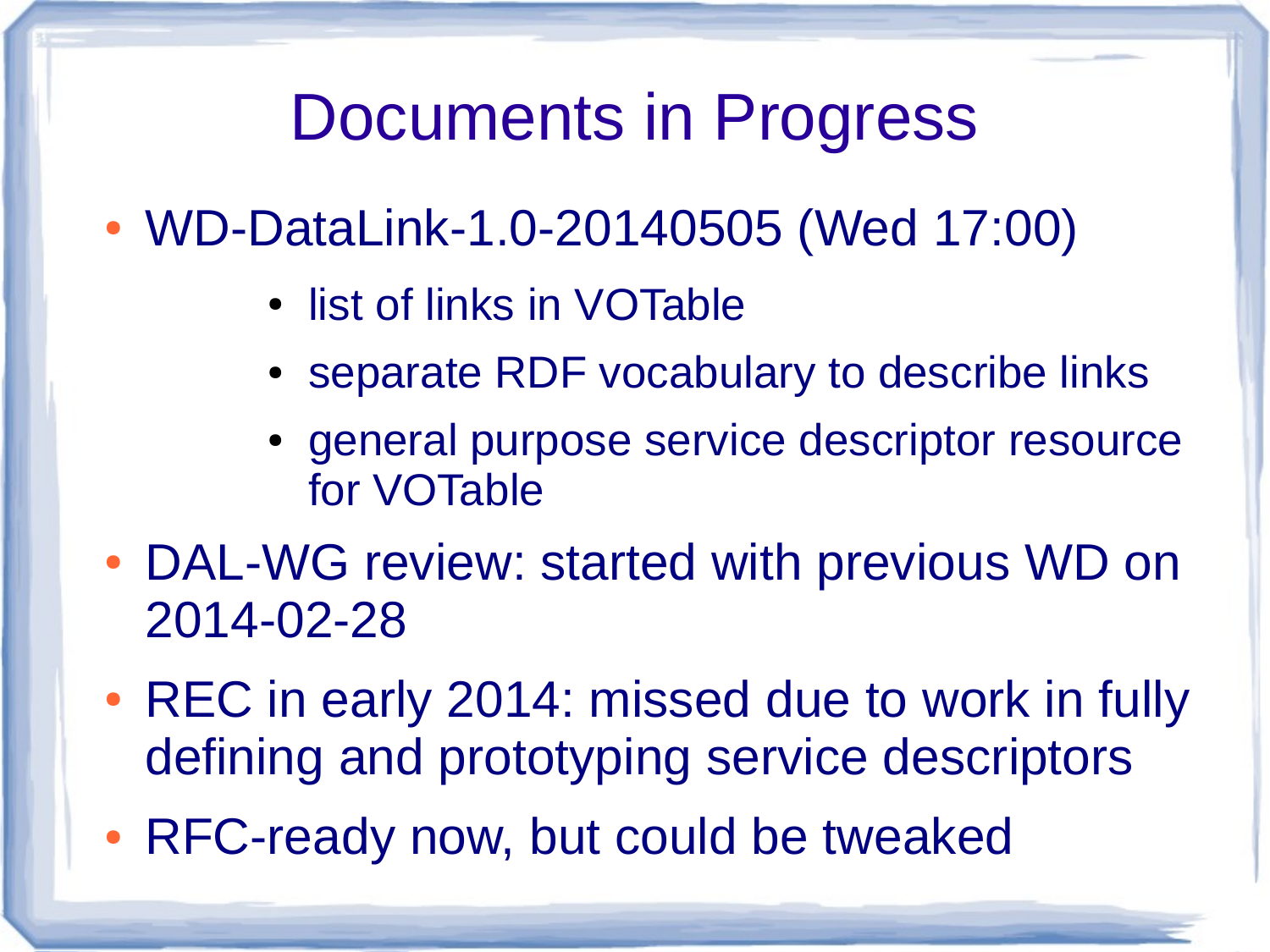#### Documents in Progress

- WD-SIA-2.0-20140512 (Monday 17:00)
	- query capability: CSP query use cases
	- metadata capability: SIA-2.1
	- issue to discuss: UPLOAD
- WD-AccessData-1.0-20140312 (Tues 17:00)
	- supports cutout in position, energy, time, pol without need for metadata: CSP use cases
	- no clear concensus on how much of this can/should be standardised